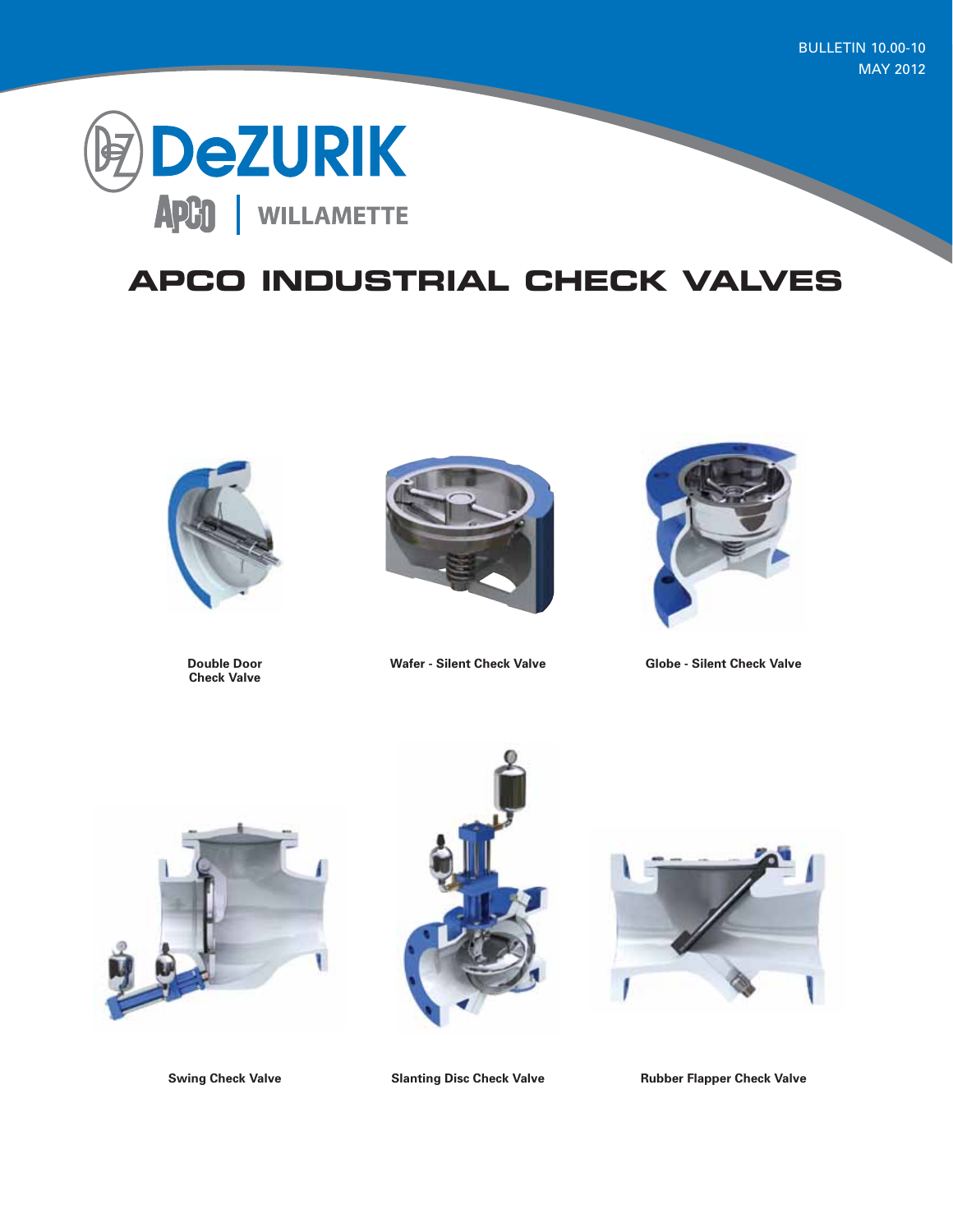## APCO Double Door Check Valves



### Design and Construction

Double Doors are spring loaded for fast non-slam shut–off against the elastomer body seat. APCO Double Door check valves are available with lugged or wafer bodies in sizes 2–60" (50mm–1500mm). Very short length, results in lowest purchase and installation costs.

### Materials of Construction

APCO Double Door check valves are regularly supplied in Ductile Iron, Bronze, Carbon Steel, 316 Stainless Steel, 410 Stainless Steel or Monel Body and Door Materials. Spring and Hinge Pin are 316 Stainless Steel or Inconel. Resilient Seat materials include CR, EPDM, FKM, NBR, or Silicone

#### Industry Standards

- API 594 Class 125, 150, 250, 300 & 400 Valve Design
- API 598 Valve Pressure Testing and Inspection
- API 6D/ISO 14313 Pipeline Valve Pressure Classes
- ASME B16.10 Face-to-Face
- ASME B16.34 Pressure/Temperature Ratings
- ASME B16.5 & B16.47 Valves with integrated flanges. All Valves are designed to accept mating flanges

### **Applications**

Recommended for Clean Liquids and Gasses in Refineries, Petro-Chemical Plants and for HVAC applications.

## APCO Wafer – Silent Check Valves



### Design and Construction

Designed to open at approximately 0.25 to 0.5 psi (2–3 kpa) for complete closure upon pump shut down – before flow can reverse itself. APCO Wafer – Silent Check Valves are available in sizes 1–10" (25–250mm). Stops reverse flow, a major cause of water hammer, before it starts.

### Materials of Construction

APCO Wafer – Silent Check Valves are regularly supplied with Ductile Iron, Carbon Steel, 304 or 316 Stainless Steel Body Materials. Ductile Iron, 304, 316, or Bronze Plug Materials. 313 Stainless Steel Spring Material. Metal, NBR, FKM or EPDM Seat Materials.

#### Industry Standards

- MSS SP-125 Gray Iron and Ductile Iron In-Line, Spring-Loaded, Center-Guided Check Valves
- MSS SP-126 Steel In-Line Spring-Assisted Center Guided Check Valves

#### **Applications**

Recommended for Commercial and Industrial HVAC applications such as heating systems and condensate return lines.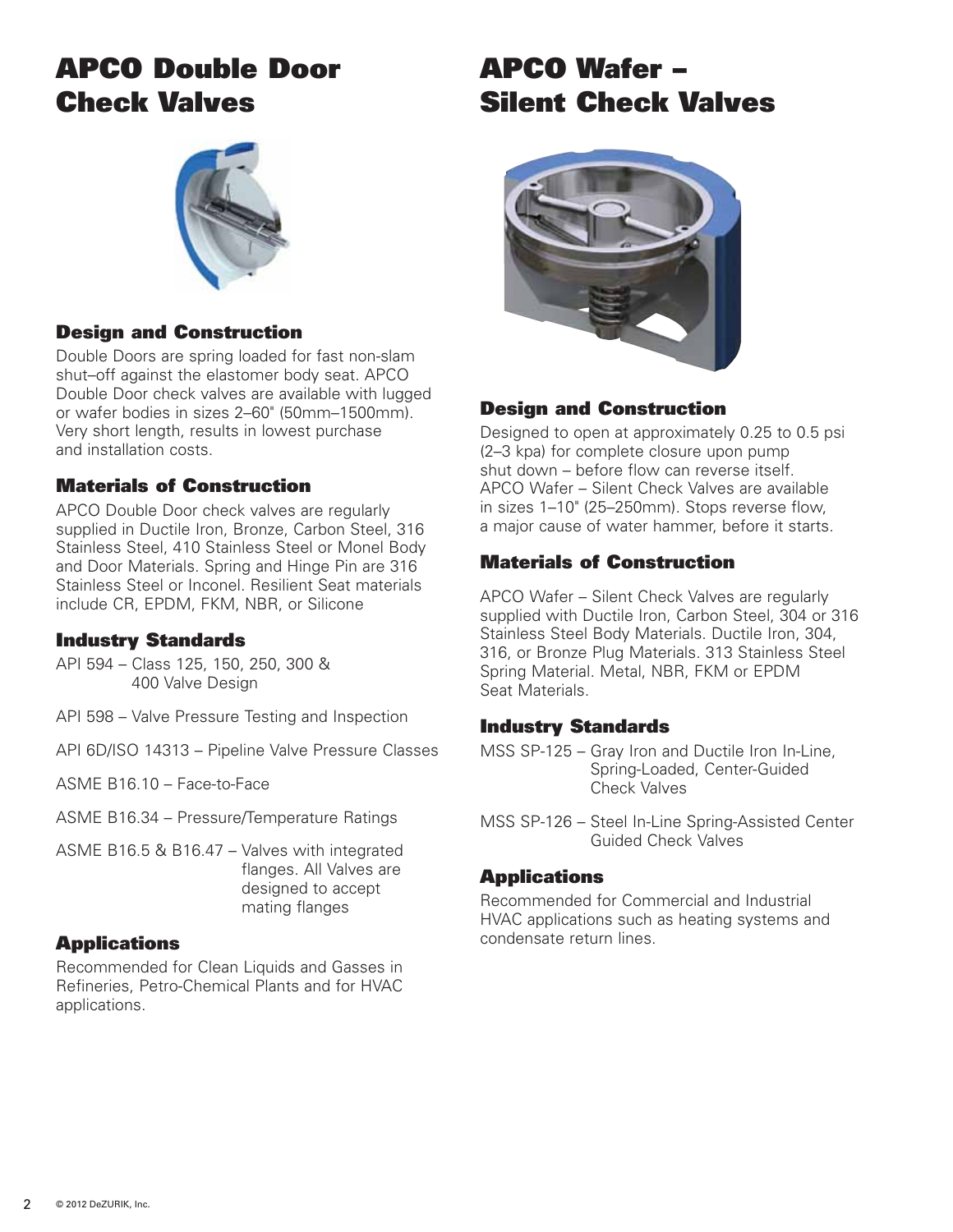## APCO Globe – Silent Check Valves



## Design and Construction

Designed to open at approximately 0.25 to 0.5 psi (2–3 kpa) for complete closure upon pump shut down – before flow can reverse itself. APCO Globe – Silent Check Valves are available in sizes 3–42" (80–1100mm). Stops reverse flow, a major cause of water hammer, before it starts.

### Materials of Construction

APCO Globe Silent Check Valves are regularly supplied with Ductile Iron, Carbon Steel, 304 or 316 Stainless Steel Body Materials. Ductile Iron, 304, 316, or Bronze Plug Materials. 313 Stainless Steel Spring Material. Metal, NBR, FKM or EPDM Seat Materials.

### Industry Standards

- MSS SP-125 Gray Iron and Ductile Iron In-Line, Spring-Loaded, Center-Guided Check Valves
- MSS SP-126 Steel In-Line Spring-Assisted Center Guided Check Valves

### **Applications**

Recommended for Commercial and Industrial HVAC applications such as heating systems and condensate return lines.

# APCO Swing Check Valves



## Design and Construction

Heavily constructed with full unobstructed flow. Available with Air Cushion (fast closing) or Oil Control (slow closing). APCO Swing Check Valves are available in sizes 2–72" (50–1800mm). Cushions/controls reduce pressure surges, slam and water hammer.

### Materials of Construction

APCO Swing Check Valves are regularly supplied with Ductile Iron or Cast Iron Body Materials with Cast Iron, Ductile Iron, Aluminum Bronze, 304 or 316 Body Seat Materials. Ductile Iron Disc with Bronze or 316 Stainless Steel Metal Disc Seat Materials, NBR, FKM or EPDM Resilient Disc Seat Materials. 303, 304 or 17-4PH Stainless Steel Shaft Materials.

### Industry Standards

MSS SP-71 – Testing Gray Iron Swing Check Valves

- MSS SP-136 Testing Ductile Iron Swing Check Valves
- ASME B16.1 Gray Iron Pipe Flanges and Flanged Fittings
- ASME B16.5 Conforms to Bolt Pattern and Drilling

#### **Applications**

Recommended for clean and dirty applications such as Industrial Water or Raw Waste Water Service.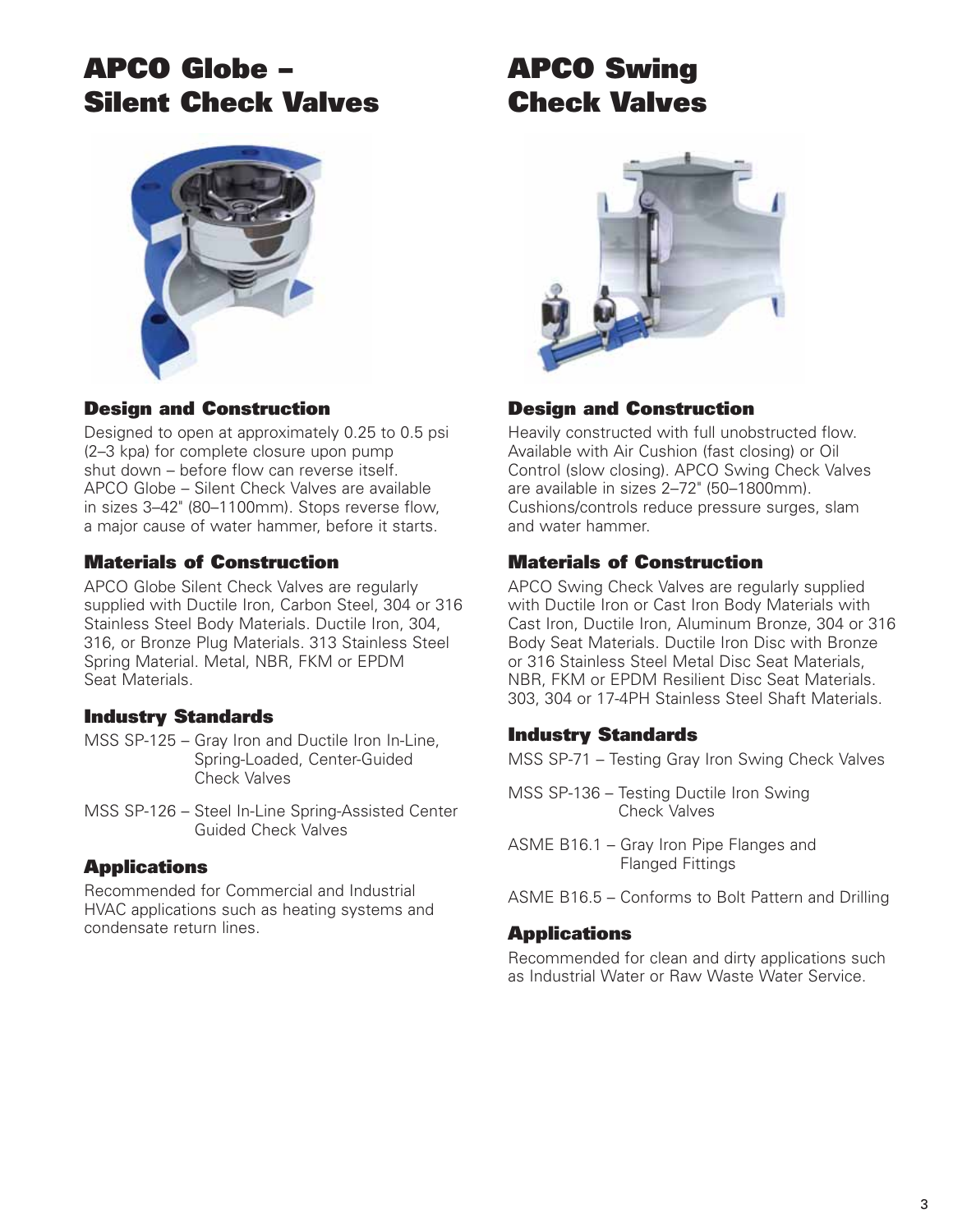## APCO Slanting Disc Check Valves



#### Design and Construction

Split body design with slant disc position produces superior flow characteristics creating very low head loss. APCO Slanting Disc Check Valves are available in sizes 2–72" (50–1800mm). Most reliable and efficient check valve available.

#### Materials of Construction

APCO Slanting Disc Check Valves are regularly supplied with Ductile Iron, Cast Iron Carbon Steel or 316 Stainless Steel Body Materials. Bronze, Ductile Iron, Carbon Steel or 316 Stainless Steel Disc Materials. Bronze or 316 Stainless Steel Seat Materials. 303 Stainless Steel Pivot Pin Material.

### Industry Standards

- ASME B16.34 Pressure/Temperature Ratings, Class 150 through 20", Class 300 through 14"
- ASME B16.1 Gray Iron Pipe Flanges and Flanged Fittings
- ASME B16.5 Conforms to Bolt Pattern and Drilling
- MIL-V-18436F Conforms to Slanting Disc Check Valves with Bottom Buffer with Cast Iron or Carbon Steel Body Materials with the exception of face-to-face dimensions

#### **Applications**

Recommended for clean Industrial Water and other Industrial Applications.

# APCO Rubber Flapper Check Valves



### Design and Construction

Rugged yet uniquely simple design with only three major parts. APCO Rubber Flapper Swing Check Valves are available in sizes 2–48" (50-1200mm). Durable and requires virtually no maintenance.

### Materials of Construction

APCO Rubber Flapper Swing Check Valves are regularly supplied with Ductile Iron, Cast Iron or Bronze Body Materials. Bodies are available Unlined or Lined with Chloroprene (CR), Natural Rubber, NBR or EPDM Elastomers. NBR, Chloroprene (CR), FKM or EPDM Flapper Materials.

#### Industry Standards

MIL-V-18436 F – Conforms to Material Requirements of Group A, Type III, Trim 1, Bronze Swing Check Valves

#### **Applications**

Recommended for a variety of Industrial Liquids, Waste Water or Slurry Applications.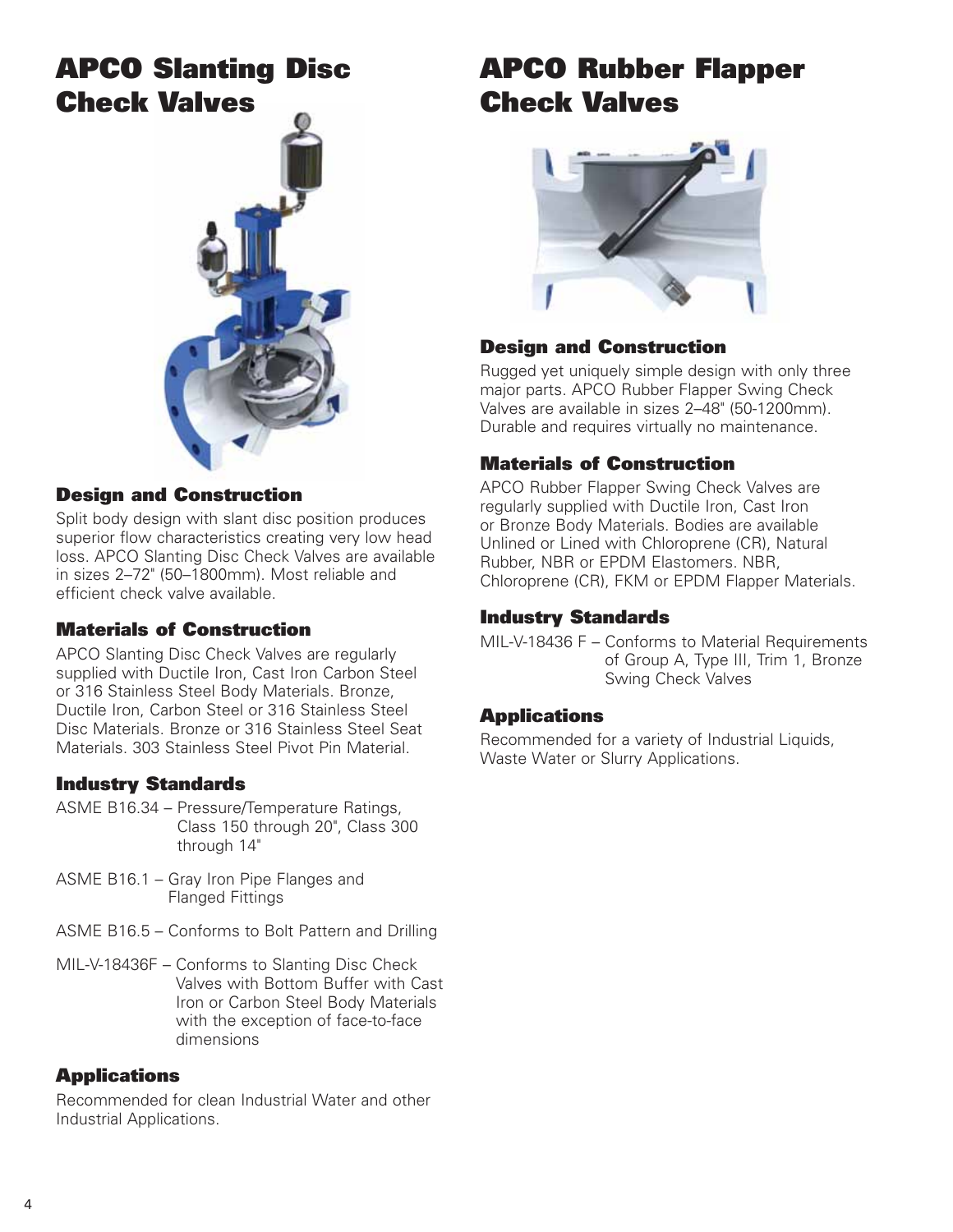## Other DeZURIK | APCO | Willamette Industrial Products



Metal Seated Cone Valves

5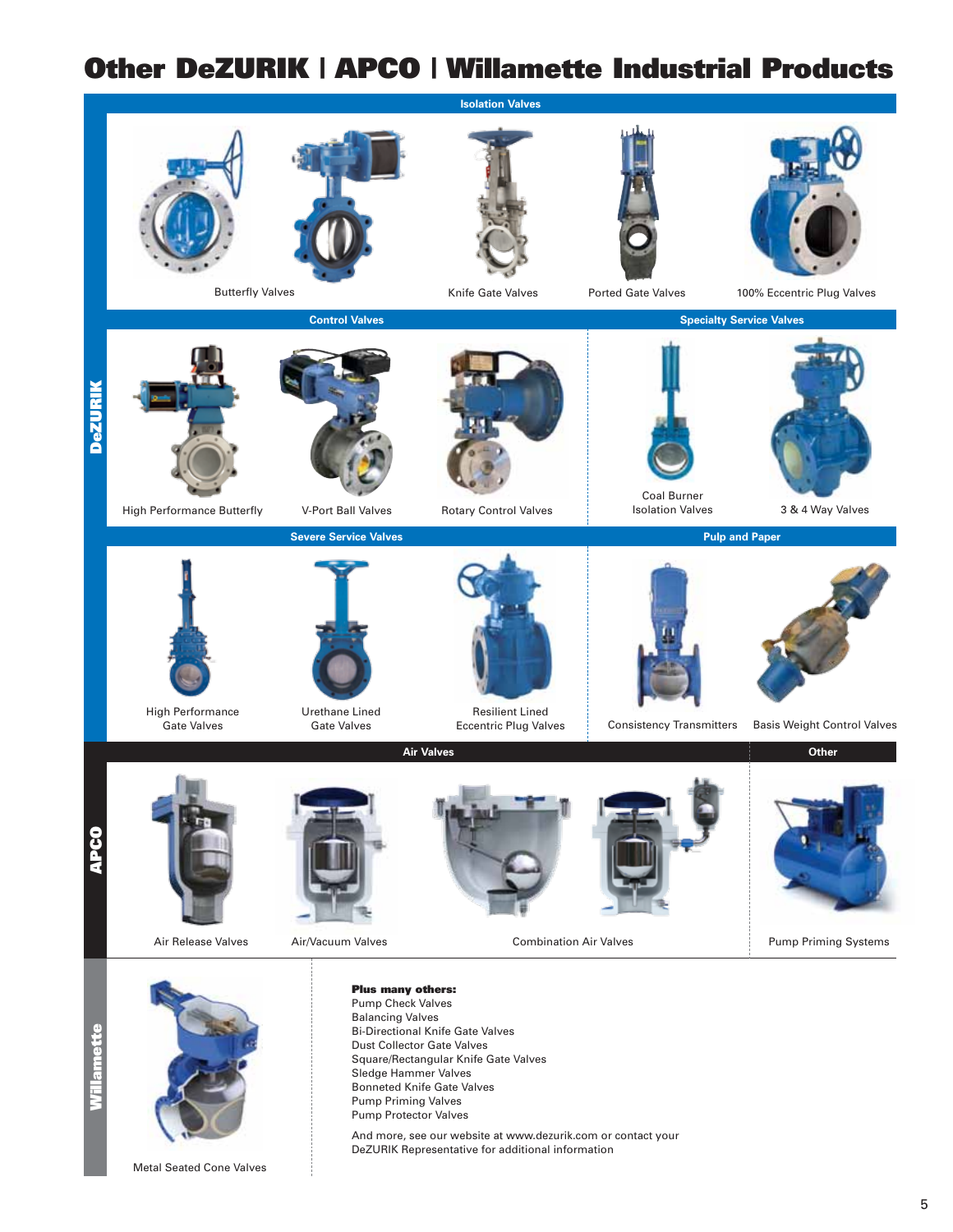## APCO Check Valve Selection Guide

**= Feature**

| <b>Feature</b>                          | <b>Cushion</b><br>Swing<br><b>Check</b><br>Valve | <b>Double</b><br><b>Door Check</b><br>Valve | <b>Rubber</b><br><b>Flapper</b><br><b>Swing</b><br><b>Check</b><br>Valve | <b>Slanting</b><br><b>Disc</b><br><b>Check</b><br>Valve | <b>Silent</b><br><b>Check</b><br>Valve<br>(Wafer) | <b>Silent</b><br><b>Check</b><br><b>Valve</b><br>(Globe) | <b>Automatic</b><br>Control<br><b>Check</b><br>Valve |
|-----------------------------------------|--------------------------------------------------|---------------------------------------------|--------------------------------------------------------------------------|---------------------------------------------------------|---------------------------------------------------|----------------------------------------------------------|------------------------------------------------------|
| <b>Lowest Initial Cost</b>              |                                                  |                                             |                                                                          |                                                         |                                                   |                                                          |                                                      |
| Shortest Laying Length                  |                                                  |                                             |                                                                          |                                                         |                                                   |                                                          |                                                      |
| <b>Highest Head Loss</b>                |                                                  |                                             |                                                                          |                                                         |                                                   |                                                          |                                                      |
| <b>Lowest Head Loss</b>                 |                                                  |                                             |                                                                          |                                                         |                                                   |                                                          |                                                      |
| <b>Resilient Seat (Standard)</b>        |                                                  |                                             |                                                                          |                                                         |                                                   |                                                          |                                                      |
| <b>Resilient Seat (Optional)</b>        |                                                  |                                             |                                                                          |                                                         |                                                   |                                                          |                                                      |
| <b>Metal Seat (Optional)</b>            |                                                  |                                             |                                                                          |                                                         |                                                   |                                                          |                                                      |
| Can be Rubber Lined                     |                                                  |                                             |                                                                          |                                                         |                                                   |                                                          |                                                      |
| Waste Water and Raw Sewage              |                                                  |                                             |                                                                          |                                                         |                                                   |                                                          |                                                      |
| <b>Clean Water</b>                      |                                                  |                                             |                                                                          |                                                         |                                                   |                                                          |                                                      |
| <b>Buried Service</b>                   |                                                  |                                             |                                                                          |                                                         |                                                   |                                                          |                                                      |
| Vertical Installation (Flow Up or Down) |                                                  |                                             |                                                                          |                                                         |                                                   |                                                          |                                                      |
| Vertical Installation (Flow Up Only)    |                                                  |                                             |                                                                          |                                                         |                                                   |                                                          |                                                      |
| Free Open - Free Close                  |                                                  |                                             |                                                                          |                                                         |                                                   |                                                          |                                                      |
| <b>Silent Closing Characteristics</b>   |                                                  |                                             |                                                                          |                                                         |                                                   |                                                          |                                                      |
| <b>Cushion Closing</b>                  |                                                  |                                             |                                                                          |                                                         |                                                   |                                                          |                                                      |
| Control Open and Close (Standard)       |                                                  |                                             |                                                                          |                                                         |                                                   |                                                          |                                                      |
| Control Close (Optional)                |                                                  |                                             |                                                                          |                                                         |                                                   |                                                          |                                                      |
| <b>Remote Control</b>                   |                                                  |                                             |                                                                          |                                                         |                                                   |                                                          |                                                      |
| <b>Shut Off Valve</b>                   |                                                  |                                             |                                                                          |                                                         |                                                   |                                                          |                                                      |
| <b>Throttling Valve</b>                 |                                                  |                                             |                                                                          |                                                         |                                                   |                                                          |                                                      |
| Reverse Flow (For Draining)             |                                                  |                                             |                                                                          |                                                         |                                                   |                                                          |                                                      |
| <b>Electric Motor Operated</b>          |                                                  |                                             |                                                                          |                                                         |                                                   |                                                          |                                                      |
| <b>Disc Position Indicator</b>          |                                                  |                                             |                                                                          |                                                         |                                                   |                                                          |                                                      |
| 125/300# Class                          |                                                  |                                             |                                                                          |                                                         |                                                   |                                                          |                                                      |
| Outside Lever Available                 |                                                  |                                             |                                                                          |                                                         |                                                   |                                                          |                                                      |
| Up to 250/300# Class                    |                                                  |                                             |                                                                          |                                                         |                                                   |                                                          |                                                      |
| Up to 600# Class                        |                                                  |                                             |                                                                          |                                                         |                                                   |                                                          |                                                      |
| Up to 1500# Class                       |                                                  |                                             |                                                                          |                                                         |                                                   |                                                          |                                                      |
| Velocities to 10 FPS                    |                                                  |                                             |                                                                          |                                                         |                                                   |                                                          |                                                      |
| Velocities to 15 FPS                    |                                                  |                                             |                                                                          |                                                         |                                                   |                                                          |                                                      |
| Velocities in Excess of 15 FPS          |                                                  |                                             |                                                                          |                                                         |                                                   |                                                          |                                                      |

**Note:** This valve selection chart is designed to provide you with a quick reference on valve style capabilities. The chart considers both cost and performance factors for a specific application when determining whether a valve style is rated Typical, May Be Used, or Limited Application. For more information, contact DeZURIK, Inc. or your local representative with your specific application requirements.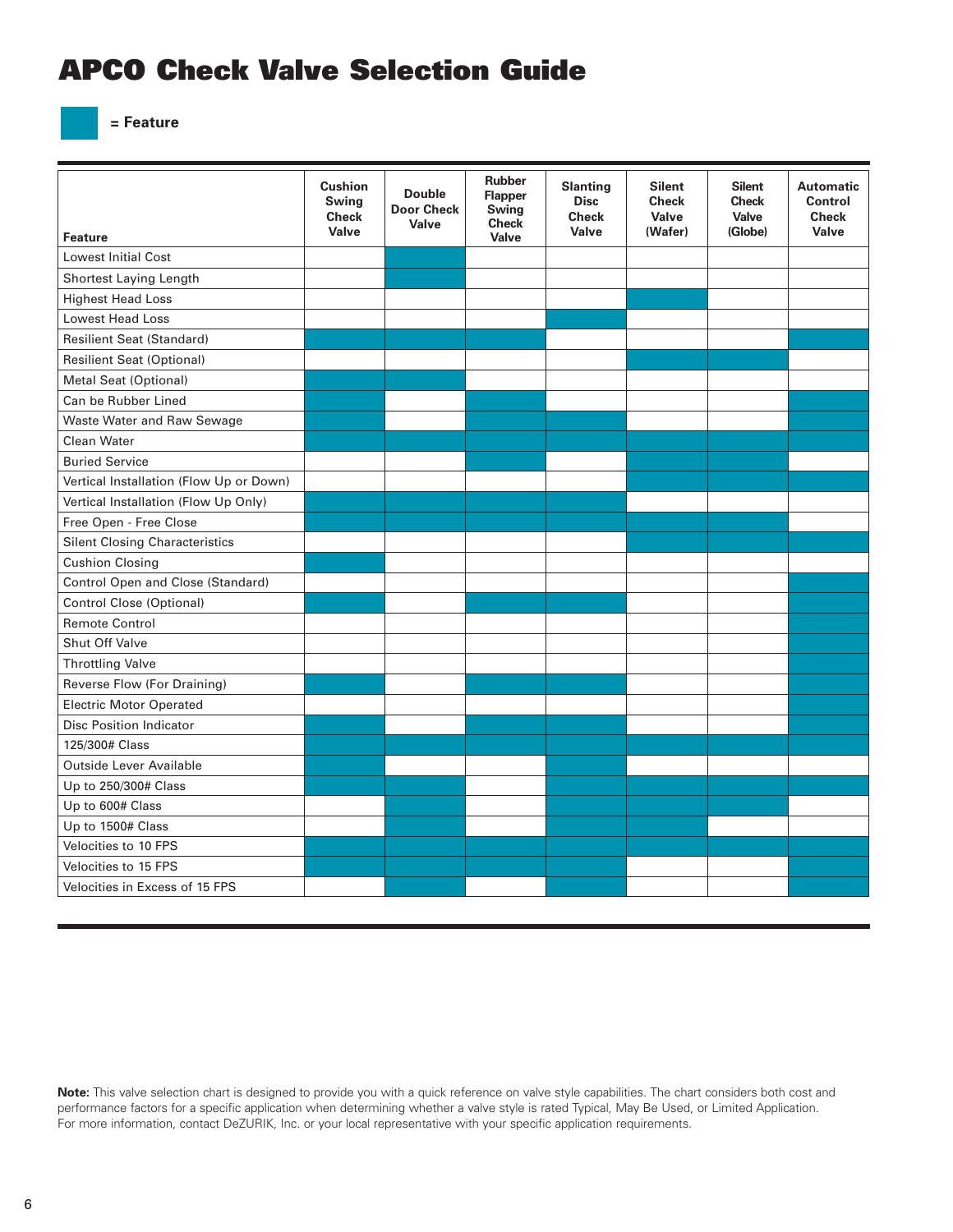## DeZURIK Valve Selection Chart

**1 = Typical Application 2 = May Be Used 3 = Limited Application 4 = Not Used**

|                                             | <b>Butterfly</b><br><b>Valves</b>      |                                   |                             |                                             | Plug<br><b>Valves</b>            |                       | <b>Gate Valves</b>          |                       | <b>Rotary Control</b><br><b>Valves</b> |                                          |
|---------------------------------------------|----------------------------------------|-----------------------------------|-----------------------------|---------------------------------------------|----------------------------------|-----------------------|-----------------------------|-----------------------|----------------------------------------|------------------------------------------|
| <b>Application</b><br><b>Requirements</b>   | <b>AWWA</b>                            | <b>Resilient</b><br><b>Seated</b> | <b>High</b><br>Performance  | <b>Standard</b><br>Port<br><b>Eccentric</b> | 100%<br>Port<br><b>Eccentric</b> | 3-Way<br>&<br>4-Way   | Knife<br>Gate               | <b>Ported</b><br>Gate | Rotary<br>Control<br><b>Valves</b>     | <b>V-Port</b><br><b>Control</b><br>Valve |
| <b>Function:</b>                            |                                        |                                   |                             |                                             |                                  |                       |                             |                       |                                        |                                          |
| On-Off                                      | $\mathbf{1}$                           | $\mathbf{1}$                      | $\mathbf{1}$                | $\mathbf{1}$                                | $\mathbf{1}$                     | $\overline{4}$        | $\mathbf{1}$                | $\mathbf{1}$          | $\mathbf{1}$                           | $\overline{2}$                           |
| Throttling                                  | $\mathbf{1}$                           | $\mathbf{1}$                      | $\mathbf{1}$                | $\mathbf{1}$                                | $\mathbf{1}$                     | 1                     | 3                           | $\overline{4}$        | $\mathbf{1}$                           | $\mathbf{1}$                             |
| Diversion                                   | 3                                      | 3                                 | 3                           | $\overline{4}$                              | $\overline{4}$                   | $\mathbf{1}$          | $\overline{4}$              | $\overline{4}$        | 4                                      | $\overline{4}$                           |
| Media:                                      |                                        |                                   |                             |                                             |                                  |                       |                             |                       |                                        |                                          |
| Liquids (Clean)                             | $\mathbf{1}$                           | $\mathbf{1}$                      | $\mathbf{1}$                | $\mathbf{1}$                                | $\mathbf{1}$                     | $\mathbf{1}$          | $\mathbf{1}$                | 3                     | $\mathbf{1}$                           | $\mathbf{1}$                             |
| Liquids (Dirty)                             | $\overline{2}$                         | $\overline{2}$                    | 3                           | $\mathbf{1}$                                | $\mathbf{1}$                     | $\overline{1}$        | $\mathbf{1}$                | $\mathbf{1}$          | $\mathbf{1}$                           | $\mathbf{1}$                             |
| Liquids (Viscous)                           | $\overline{2}$                         | $\mathbf{1}$                      | $\overline{2}$              | $\mathbf{1}$                                | $\mathbf{1}$                     | $\mathbf{1}$          | $\mathbf{1}$                | $\mathbf{1}$          | $\mathbf{1}$                           | $\mathbf{1}$                             |
| Liquids (Corrosive)                         | $\overline{4}$                         | $\overline{2}$                    | 1                           | $\mathbf{1}$                                | $\mathbf{1}$                     | $\mathbf{1}$          | $\overline{2}$              | $\mathbf{1}$          | $\mathbf{1}$                           | $\mathbf{1}$                             |
| Slurries (Sludge)                           | $\overline{2}$                         | $\overline{2}$                    | 3                           | $\mathbf{1}$                                | $\mathbf{1}$                     | $\mathbf{1}$          | $\mathbf{1}$                | $\mathbf{1}$          | $\mathbf{1}$                           | $\mathbf{1}$                             |
| Liquids & Slurries<br>(Scaling)             | 4                                      | $\overline{4}$                    | $\overline{4}$              | $\overline{2}$                              | $\overline{2}$                   | 4                     | $\overline{4}$              | $\mathbf{1}$          | $\overline{2}$                         | 3                                        |
| Slurries (Abrasive)                         | 4                                      | 3                                 | $\overline{2}$              | $\overline{2}$                              | $\overline{2}$                   | $\overline{2}$        | $\mathbf{1}$                | $\mathbf{1}$          | $\mathbf{1}$                           | 3                                        |
| Slurries (Fibrous)                          | 4                                      | $\overline{2}$                    | $\overline{2}$              | $\overline{2}$                              | $\overline{2}$                   | 1                     | $\mathbf{1}$                | $\mathbf{1}$          | $\overline{4}$                         | $\mathbf{1}$                             |
| <b>High Pressure Steam</b><br>$(+150$ lbs.) | 4                                      | $\overline{4}$                    | $\mathbf{1}$                | $\overline{4}$                              | $\overline{4}$                   | $\overline{4}$        | 4                           | 4                     | $\mathbf{1}$                           | 3                                        |
| Low Pressure Steam                          | $\overline{4}$                         | $\overline{4}$                    | $\mathbf{1}$                | 3                                           | $\overline{4}$                   | 3                     | $\overline{4}$              | 3                     | $\mathbf{1}$                           | $\mathbf{1}$                             |
| Gasses (Clean)                              | 1                                      | $\mathbf{1}$                      | $\mathbf{1}$                | $\mathbf{1}$                                | 1                                | 1                     | $\overline{2}$              | $\overline{2}$        | $\mathbf{1}$                           | $\mathbf{1}$                             |
| Gasses (Dirty)                              | $\overline{2}$                         | $\overline{2}$                    | 3                           | $\mathbf{1}$                                | $\mathbf{1}$                     | $\mathbf{1}$          | $\overline{2}$              | $\overline{2}$        | $\mathbf{1}$                           | $\mathbf{1}$                             |
| Gasses (Corrosive)                          | 4                                      | $\overline{2}$                    | 1                           | $\mathbf{1}$                                | $\mathbf{1}$                     | $\mathbf{1}$          | $\overline{2}$              | $\overline{2}$        | $\mathbf{1}$                           | $\mathbf{1}$                             |
| Dry Materials                               | 4                                      | $\overline{2}$                    | 4                           | $\overline{2}$                              | $\overline{2}$                   | 4                     | $\mathbf{1}$                | $\mathbf{1}$          | 4                                      | $\overline{4}$                           |
| <b>Valve Characteristics:</b>               |                                        |                                   |                             |                                             |                                  |                       |                             |                       |                                        |                                          |
| <b>High Flow Capacity</b>                   | $\mathbf{1}$                           | $\overline{1}$                    | $\mathbf{1}$                | $\overline{2}$                              | $\mathbf{1}$                     | $\mathbf{1}$          | $\mathbf{1}$                | $\mathbf{1}$          | $\mathbf{1}$                           | $\mathbf{1}$                             |
| Low Head Loss<br>(Wide Open)                | 1                                      | $\overline{1}$                    | $\mathbf{1}$                | $\overline{2}$                              | 1                                | $\mathbf{1}$          | $\mathbf{1}$                | $\mathbf{1}$          | N/A                                    | $\mathbf{1}$                             |
| Low Torque/Thrust                           | $\overline{2}$                         | $\overline{2}$                    | $\mathbf{1}$                | $\overline{2}$                              | $\overline{2}$                   | $\mathbf{1}$          | $\overline{2}$              | $\overline{2}$        | $\overline{2}$                         | $\mathbf{1}$                             |
| High Temp., 800°F+ (425°C+)                 | 4                                      | 4                                 | 3                           | 3                                           | $\overline{4}$                   | 4                     | $\mathbf{1}$                | 4                     | 3                                      | $\overline{4}$                           |
| Cryogenic                                   | 4                                      | 4                                 | 3                           | $\overline{4}$                              | $\overline{4}$                   | $\overline{4}$        | $\overline{4}$              | 4                     | $\overline{2}$                         | $\overline{4}$                           |
| <b>Erosion Resistance</b>                   | 4                                      | 3                                 | $\overline{2}$              | $\mathbf{1}$                                | $\mathbf{1}$                     | 3                     | $\mathbf{1}$                | $\mathbf{1}$          | $\overline{1}$                         | 3                                        |
| Cavitation (Kc) @ 60% Open                  | .35                                    | .35                               | .35                         | .59                                         | .59                              | N/A                   | N/A                         | N/A                   | .60                                    | .49                                      |
| Recovery Factor<br>$F_1^2$ @ 60% Open       | .40                                    | .40                               | .43                         | .70                                         | .70                              | N/A                   | N/A                         | N/A                   | .70                                    | .61                                      |
| <b>Shutoff Class</b>                        | <b>AWWA</b><br>C504                    | <b>ANSI VI</b><br>or better       | ANSI IV, V,<br>VI or better | ANSI IV,<br>VI or<br>better                 | <b>ANSI VI</b><br>or<br>better   | N/A                   | <b>TAPPI</b>                | Class VI<br>or Better | ANSI<br>IV-VI                          | ANSI II,<br>IV, VI OR<br><b>BETTER</b>   |
| <b>Pressure Rating</b>                      | <b>AWWA</b><br>25, 75,<br>150 &<br>250 | 200/<br>250 psi<br><b>CWP</b>     | ANSI<br>150 & 300           | $125 -$<br>450 psi<br><b>CWP</b>            | $150 -$<br>175 psi<br><b>CWP</b> | 125 psi<br><b>CWP</b> | <b>ANSI</b><br>150 &<br>300 | 100/150<br>psi CWP    | ANSI<br>150-300                        | ANSI<br>150 &<br>300                     |

**Note:** This valve selection chart is designed to provide you with a quick reference on valve style capabilities. The chart considers both cost and performance factors for a specific application when determining whether a valve style is rated Typical, May Be Used, or Limited Application. For more information, contact DeZURIK, Inc. or your local representative with your specific application requirements.